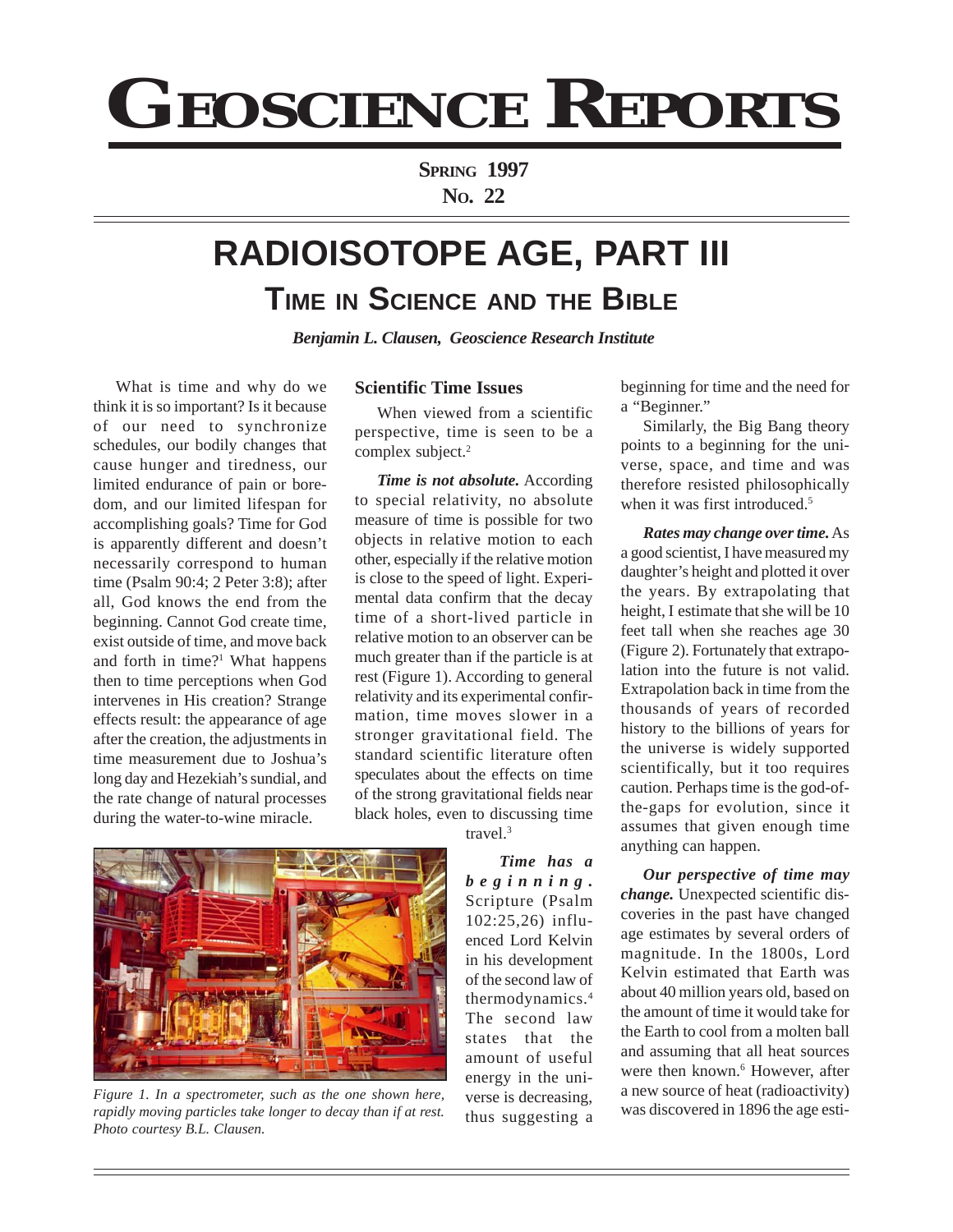

*Figure 2. Diagram extrapolating daughter's growth rate over time.*

mates changed by two orders of magnitude.

Time is a point of contention between science and Scripture.

#### **Science Gives Long Ages**

The matter of the universe and Earth appears to be old based on various radiometric data: the constancy of decay rates for long-lived isotopes, the concordance between various dating methods, the Oklo phenomenon,<sup>7</sup> and the limited range of half-lives for naturally occurring radioactive isotopes.

The life associated with these old rocks is assumed to have a corresponding old age. Gradual development over millions of years is the easiest explanation for the vertical sequence in the fossil record: the detailed small-scale order, the lack of mixing (no humans with dinosaurs, no angiosperm pollen with trilobites), and the observation that fossils (even of animal types assumed to be on Noah's ark) become progressively more similar to modern forms higher up the geologic column. Although the longage explanation is not perfect, it does explain more than ecological zonation theory, flotation, and motility. Other geological evidence, although not impossible to fit into a short-age model, is easier to explain in a long-age model: cooling of batholiths and tectonic plates, "annual" sedimentary layers that in places may number in the millions (Figure 3), ice core data, evidence of significant animal activity in the geologic record, and coral reefs and their growth rates.

Good scientific evidence supports long ages, and a fairly comprehensive long-age model with supporting evidence

exists. However, science is not perfect, and some scientific evidence to be discussed later does support a short-age model.

#### **Scripture Gives Short Ages**

Scripture suggests no long ages of animal death before Adam's sin. Death before sin removes the link between sin and physical death; it makes God directly responsible for competition, suffering, and death; and it seems incompatible with the picture of a God who cares for the sparrow and has prepared a heaven where the wolf and the lamb will dwell together. The God of justice in the Bible would not allow sin, evil, and death any longer than necessary.8

The Sabbath commandment commemorates no long period of development for life, but that "in six days the Lord made heaven and earth, the sea, and all that in them is". There is good reason to believe that Scripture intends these to be literal days.<sup>9</sup> The command emphasizes *that* God created in 6 days, as well as *what* God created in those 6 days, although various interpretations include different features: the entire universe, just life on Earth, or just a local creation of man and his habitat.

The genealogies in Genesis 5 and 11 also favor a short time period since the creation. Theologically, then, a short-age model is the easiest to defend. However, misinterpretations of Scripture have occurred in the past (geocentric universe, fixity of species, etc.), so it is important not to require more than the Bible requires. Care must be taken not to repeat dogmatic mistakes of the past, and the scientific details in the Bible may require some interpretation into modern technical terms (e.g., the hare chewing the cud, the locust, beetle, and grasshopper having four feet [Leviticus 11:6, 21-23]).

# **Addressing the Conflict**

Conflict between science and revelation on time issues is very apparent and no clear final answer is currently available. However, other examples of conflict due to our finite comprehension do exist: the divine/ human nature of Christ, free will/ predestination, and the dual wave/ particle nature of light. Human logic is limited to an assessment of our experiences.

Empirical evidence should be necessary for any belief system, and there is evidence that a totally



*Figure 3. Laminae in the Permian Castille Formation. Photo courtesy B.L. Clausen.*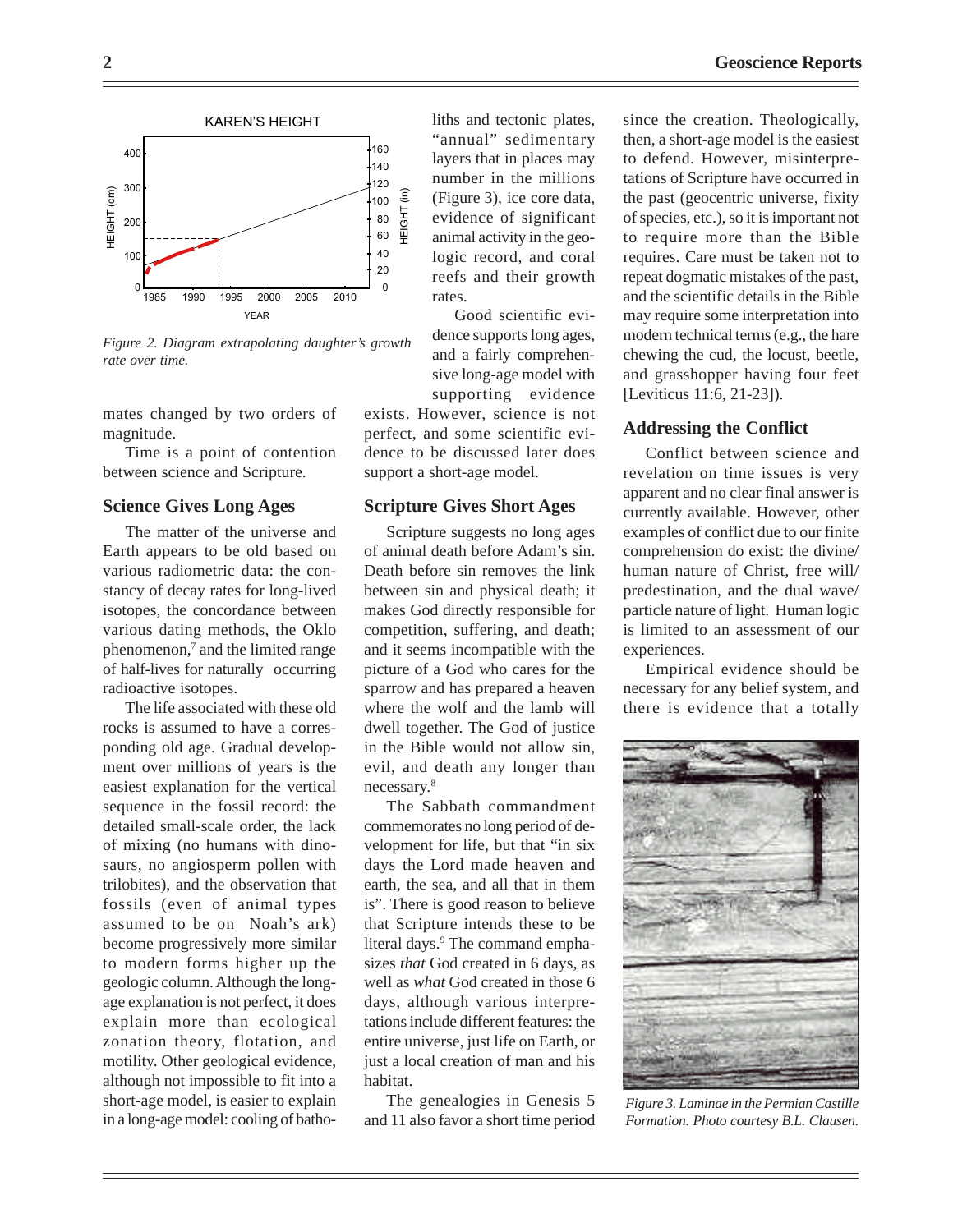naturalistic world view is insufficient. In addition, those with a Biblebased philosophical framework have found at least some empirical evidence that preferentially supports short ages or that is at least consistent with it.

Some of this evidence is presented in the next section; however, this and similar data must be used with caution: 1) the arguments are more complicated and equivocal when all factors are taken into account; 2) more of the current data is better explained by a long-age model than by a short-age model; 3) demonstrating that certain data doesn't require long ages, doesn't necessarily provide support for a short-age model; it only moves it to a category of fitting either; 4) no comprehensive geologic model fits all the data, so that problems with a long-age model do not necessarily mean that a short-age model is correct; 5) no comprehensive, shortage model is even available to rival the long-age model; 6) ultimately any biblical short-age model would be expected to include some supernatural activity, immediately making it unacceptable as a scientific model at all; 7) accepting the Bible because science supports it tends to put science above the Bible and reason and sense perception above revelation and makes it easy to discard the Bible when the scientific evidence is found to be incompatible.

### **Science Reinterpretation**

Significant data fits a long chronology better; however, much data can be fit into either model (especially after reinterpretation), and some data is better explained by a short-age for rocks and the life they contain: 1) coal expected to be millions of years old is found by carbon-14 dating to be on the order of 40,000 years old.10 2) geological rates of erosion, sedimentation, and mountain

uplift suggest a shorter time scale;<sup>11</sup> 3) paraconformities suggest a limited time between some sedimentary layers;12 4) biological molecules in rocks dated at millions of years would be expected to disintegrate in much less time.<sup>13</sup>

Some of the scientific data can be interpreted in terms of life being young, but the matter of the earth being old. The old radiometric dates are then accepted as real, but not necessarily the age of rock deposition or the constituent fossils. Discordance between different radiometric dates is not uncommon due to argon retention (for K/Ar dating), to metamorphic resetting, and to different source areas for sedimentary rock. Some geochemical considerations may give alternate explanations for the general sequence of lower rock layers dating older than the upper layers: 1) fractionation and zonation in the magma chamber; 2) crustal material being incorporated into the magma as it moves; 3) isochrons not validating the ages, but instead being mixing lines; and 4) the amount of argon escape in submarine volcanic rock being dependent on the hydrostatic pressure.

Those who feel the Scriptures require that the matter of Earth and universe is young<sup>14</sup> use such evidence as: a change in the fundamental constants of nature including the decay rates, a decay in the speed of light, pleochroic halos for polonium, a small depth of meteor dust on the moon, extra-terrestrial effects (e.g., cosmic rays),<sup>15</sup> and quantum mechanical effects (e.g., the uncertainty principle).

#### **Scripture Reinterpretation**

Various theories have been suggested to harmonize the short ages of Scripture with the long scientific ages, each with its advantages and disadvantages.

*Universe young.* This model is the simplest to defend theologically, due to almost complete lack of contrary evidence in Scripture. However, it fits poorly with most of the scientific evidence.

*Universe old, but Earth and solar system young.* This model helps scientifically in explaining distant astrophysical phenomena, and some Scriptures can be taken to suggest the existence of other beings before the creation of this world. This model could accept long ages for stellar evolution; however, it arbitrarily states that the star in our solar system (Earth's sun) was a fiat creation.

*Matter of Earth and solar system old, but life on Earth young*. This model suggests a pre-existing Earth and solar system, so the creation in Genesis 1 includes only the atmosphere (firmament or heavens) and the dry land (earth). As noted above, this model may help significantly with the radiometric data. However, Genesis places the sun "in the firmament of the heavens." The Genesis account demonstrates that Yahweh is greater than the nature gods, including the sun (Figure 4). Leaving the sun's creation out of the fourth day easily leads to leaving other creative activity out of creation week. And arguing that rocks with little life



*Figure 4. SOHO photo of Earth's sun. Photo courtesy NASA/JPL. [http://](http://photojournal.jpl.nasa.gov/target/Sun) [photojournal.jpl.nasa.gov/target/Sun](http://photojournal.jpl.nasa.gov/target/Sun)*